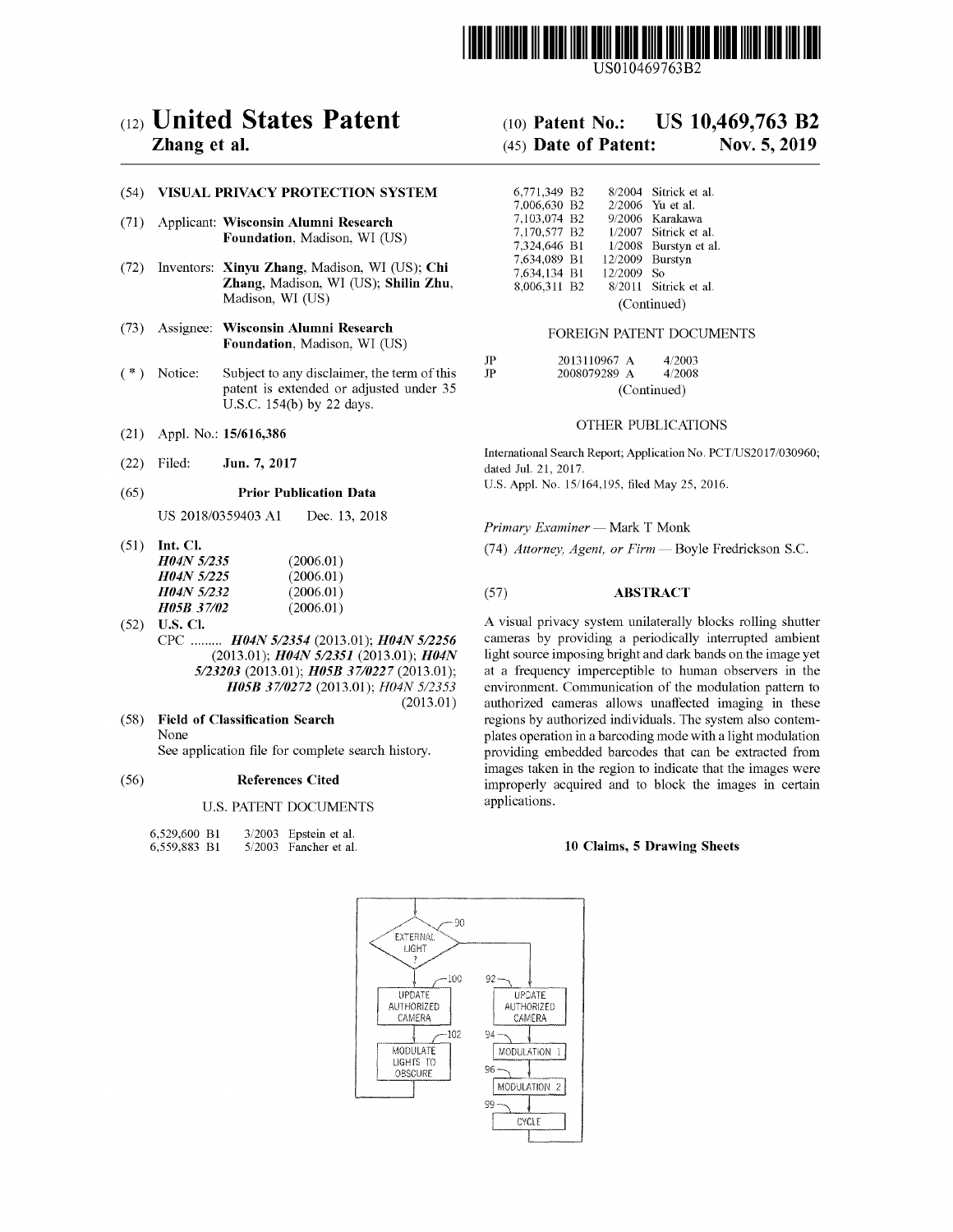### (56) **References Cited**

### U.S. PATENT DOCUMENTS

| 8.018.569 B2     | 9/2011          | Goodhill et al.          |
|------------------|-----------------|--------------------------|
| 8,559,791 B2     | 10/2013         | Tchoukaleysky            |
| 2006/0033017 A1  | 2/2006          | Light et al.             |
| 2009/0268942 A1  | 10/2009         | Price                    |
| 2010/0323608 A1  | 12/2010         | Sanhedral et al.         |
| 2011/0128384 A1  | 6/2011          | Tiscareno et al.         |
| 2011/0279739 A1* | 11/2011         |                          |
|                  |                 | 348/759                  |
| 2013/0331037 A1  | 12/2013         | Kusakari                 |
| 2014/0235269 A1  | 8/2014          | Ericsson et al.          |
| 2015/0327340 A1* | 11/2015         | Siessegger  H05B 33/0818 |
|                  |                 | 315/200 R                |
| 2016/0054440 A1  | $2/2016$ Younis |                          |
| 2016/0139234 A1* |                 |                          |
|                  |                 | 398/127                  |
| 2016/0315702 A1* | 10/2016         | Roberts  H04B 10/5563    |
| 2017/0038041 A1* | 2/2017          |                          |
| 2017/0076015 A1* | 3/2017          |                          |
|                  |                 |                          |

### FOREIGN PATENT DOCUMENTS

| WO. | 2014083473 A1 | 6/2014 |
|-----|---------------|--------|
| WO. | 2015077767 A1 | 5/2015 |

\* cited by examiner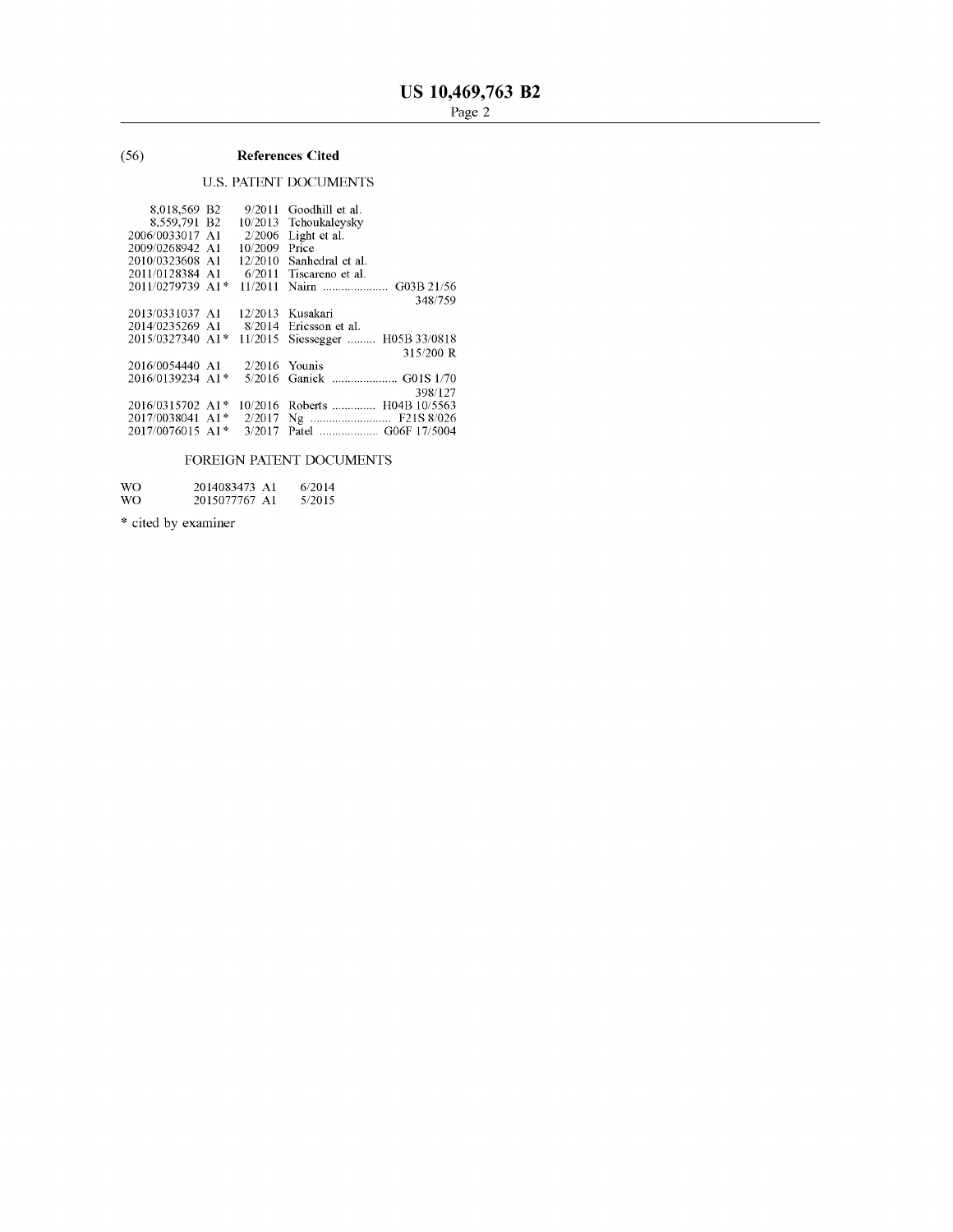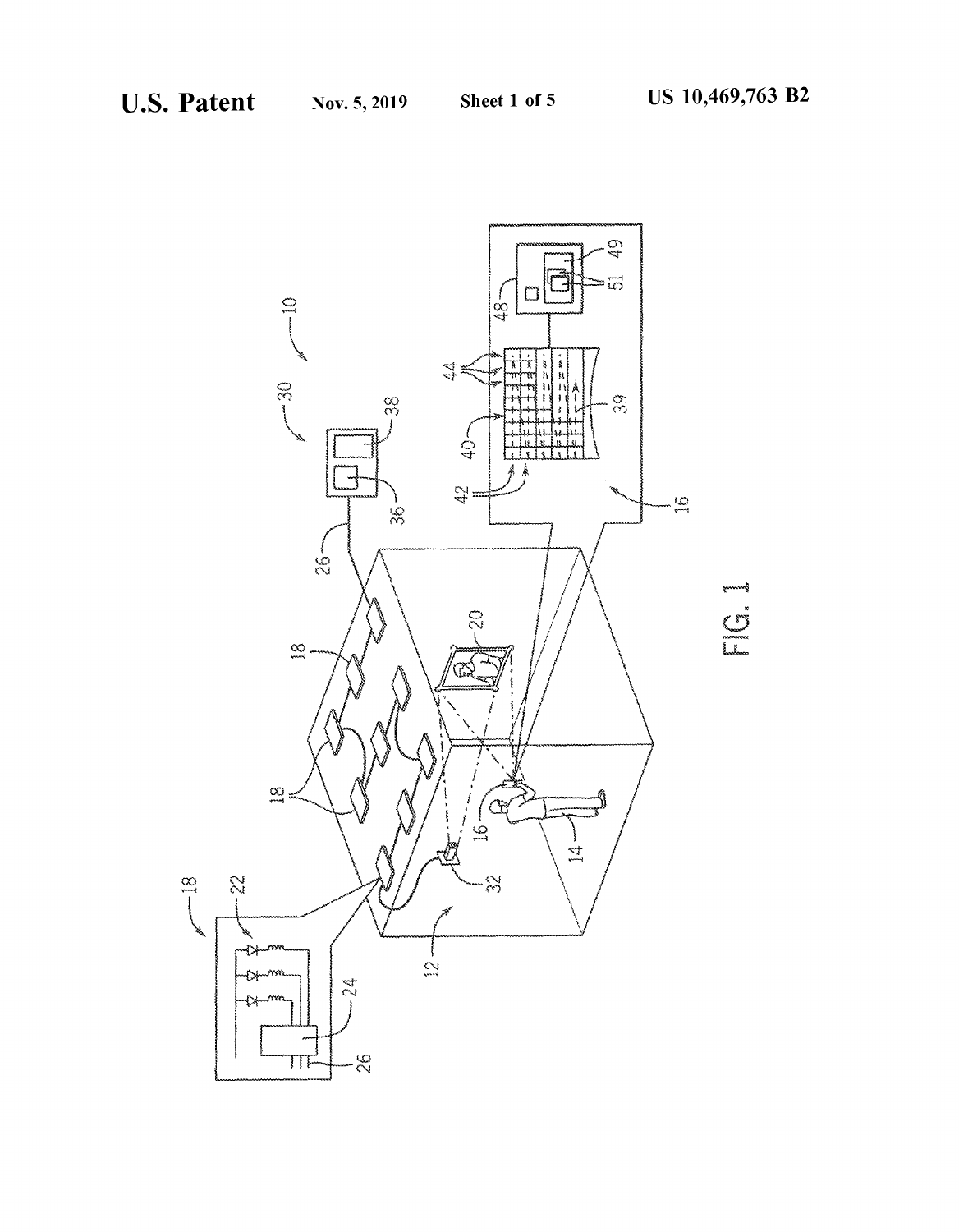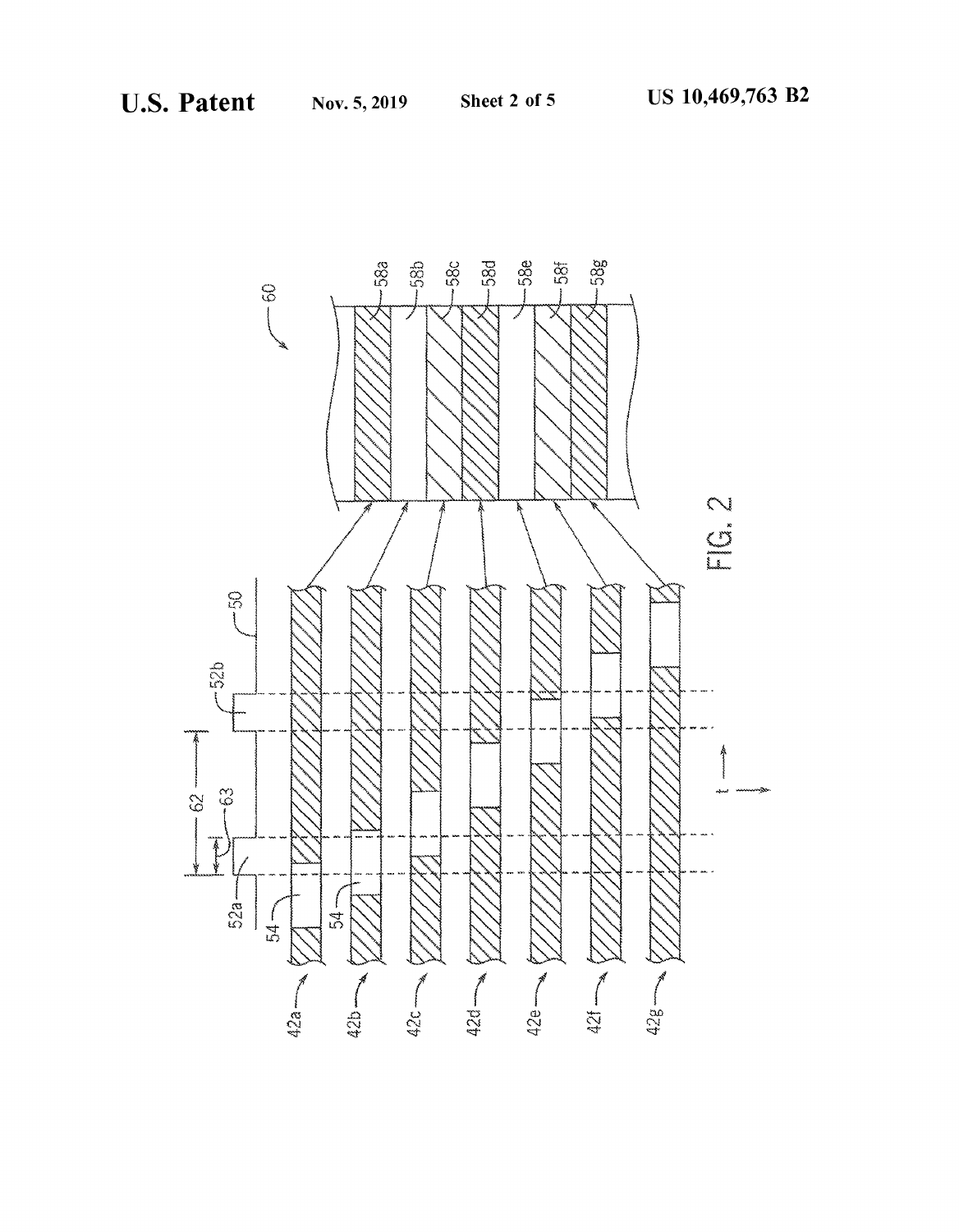

FIG. 4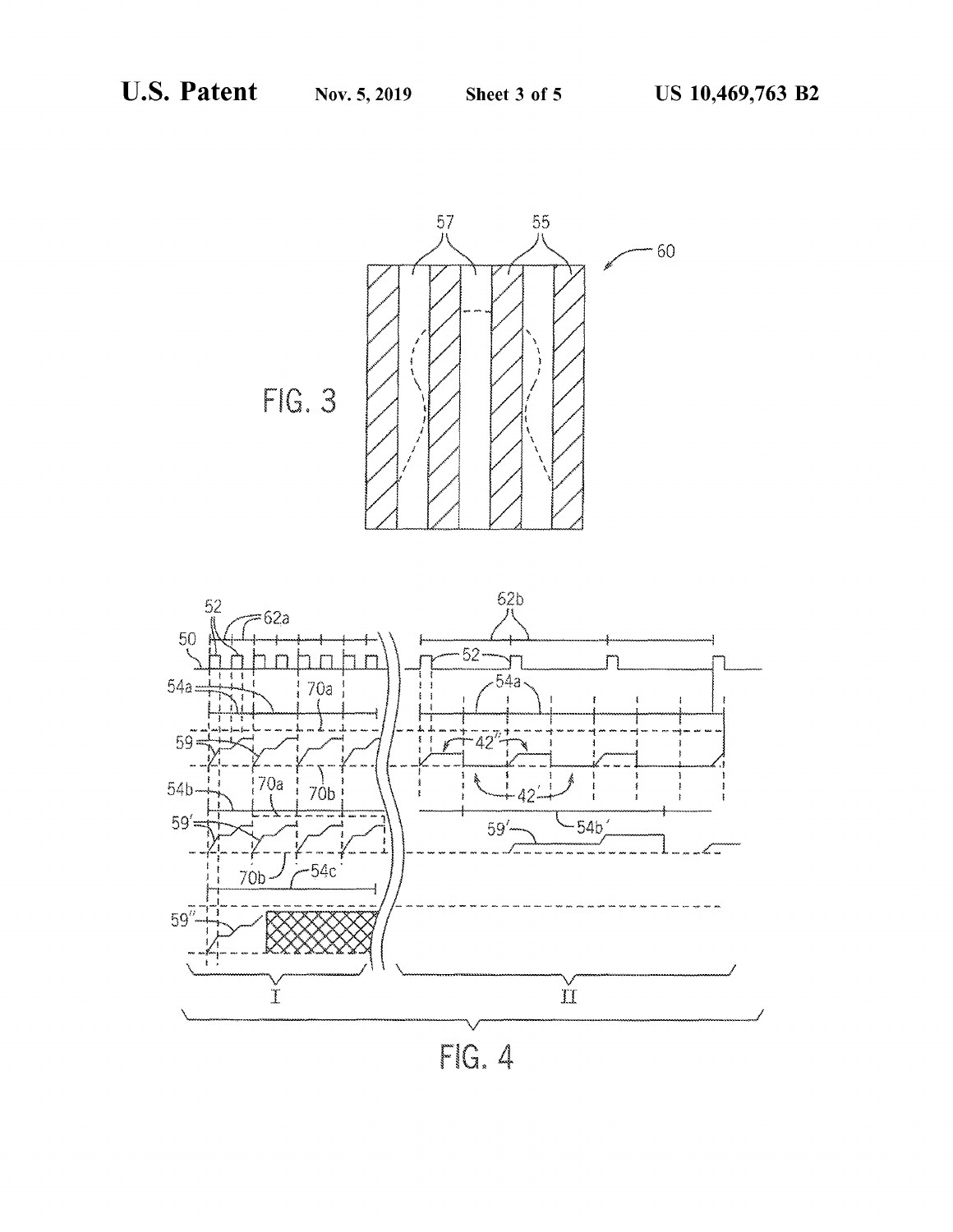





FIG. 6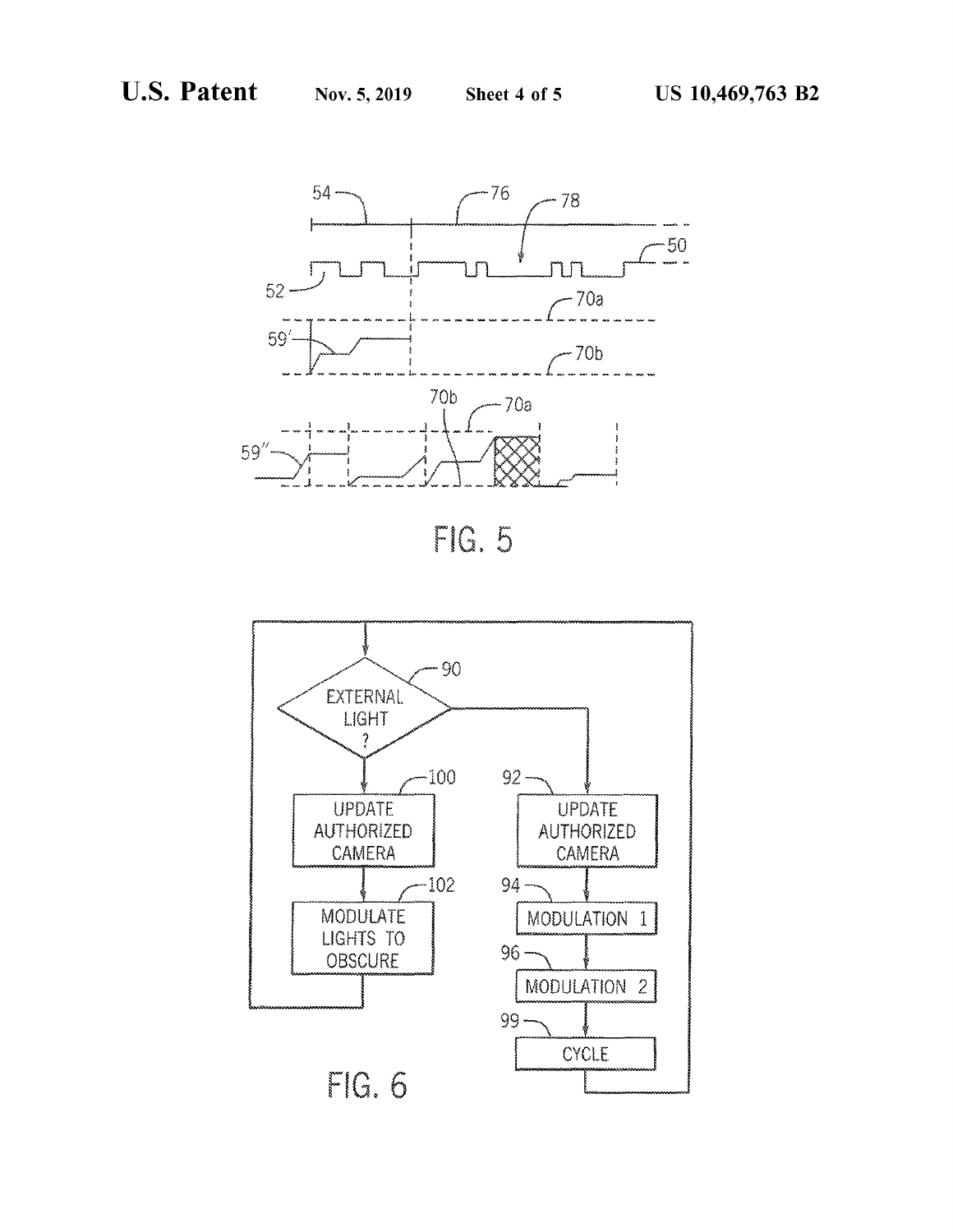

FIG. 7

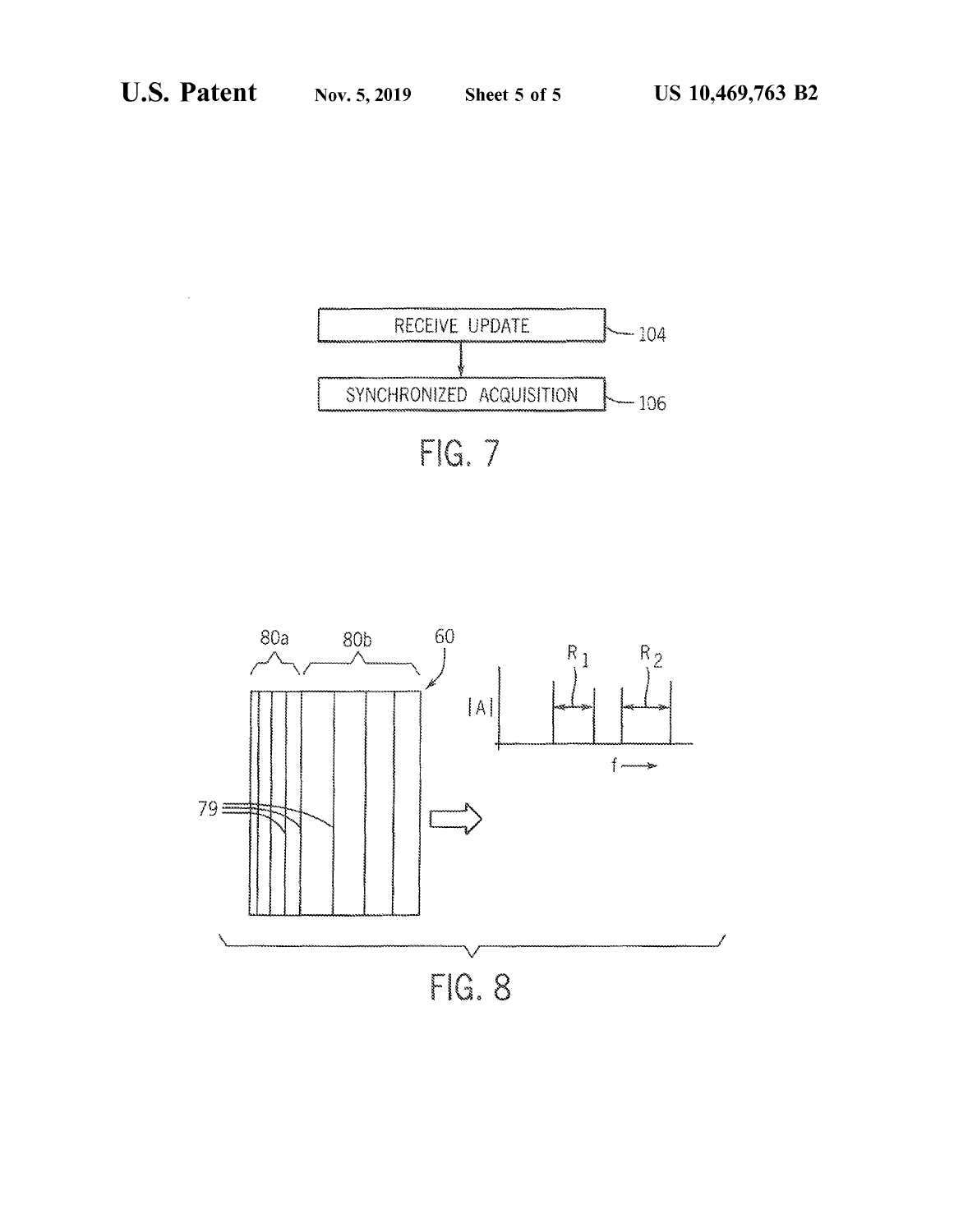### **VISUAL PRIVACY PROTECTION SYSTEM**

### STATEMENT REGARDING FEDERALLY SPONSORED RESEARCH OR DEVELOPMENT

This invention was made with government support under 1506657 awarded by the National Science Foundation. The government has certain rights in the invention.

#### CROSS REFERENCE TO RELATED APPLICATION

#### BACKGROUND OF THE INVENTION

The present invention relates to a system for controlling the use of cameras to record visual images in given locations  $_{20}$ and in particular to a privacy protection system that may work with standard rolling shutter cameras.

Electronic cameras are pervasive, being found on common consumer devices including smart phones, tablets, drones, smart glasses, and the like. The ubiquity of these  $_{25}$ cameras, paired with widely available wireless access, raises significant visual privacy issues including individual privacy, for example, in locker rooms and the like, the prevention of copying of visual works such as art or the like, and the protection of other visual information such as trade 30 secrets.

A variety of privacy enhancing systems have been proposed that require the cameras to sense and abide by signals indicating that the camera is in a "no photography zone" or is focused on a subject that should not be photographed. The 35 signals may be visual, for example, a QRS code. Currently very few, if any, cameras respect such signals, and accordingly these "bilateral" visual privacy systems, requiring coordination between the holder of privacy rights and the

A desire to enforce visual privacy against a wide variety illumination and wide obscuring bars in the image. at cameras without special modification to those cameras ("unilateral" visual privacy systems) has been addressed, for example, using camera-blinding light sources, for example, in the infrared or near infrared region. Such systems only work if the light sources are in the camera's field of view and therefore special hardware must be placed in close proximity to every object to be visually protected. Such systems are relatively costly when there are many objects to protect, for example, multiple pictures in a museum, or impractical for 50 moving objects or in situations where a premeditated location of camera-blinding lights would be difficult, for example, in a factory.

### SUMMARY OF THE INVENTION

The present invention provides a unilateral visual privacy system that can be implemented to protect an arbitrary number of items in a given area at low cost by making use of LED lights that may also provide for area illumination. 60 The LED lights are modulated within a frequency range designed to interact with the rolling shutter electronics of common electronic cameras to "print" obscuring bands or colors over the image. The system can cooperate with authorized cameras allowing them to work freely in the 65 protected area and, in cases where there is substantial ambient light that cannot be controlled, can switch to a

"watermarking" mode which embeds a "barcode" in the image that can be detected automatically if the image is posted or published.

Specifically, in one embodiment, the invention provides a visual privacy system providing a privacy-enforced environment having a floor area of at least 100 square feet containing a plurality of LED light fixtures synchronously modulatable to provide at least 50 percent of the ambient illumination of the environment and its contents. A modu-10 lator communicates with the light fixtures to synchronously modulate the light of the light fixtures between on and off values at a frequency above the flicker fusion rate to impose a banding in images taken by rolling frame shutter cameras relying on the ambient illumination for image acquisition, 15 the banding completely obscuring portions of the image.

It is thus a feature of at least one embodiment of the invention to provide a "unilateral" privacy enforcement mechanism that does not require coordination with the unauthorized camera and that can operate to protect an entire region.

The modulator may synchronously modulate the light of the light fixtures between on and off values at a frequency in excess of 400 Hz.

It is thus a feature of at least one embodiment of the invention to provide a simple modulation system (binary) that can be readily implemented with existing LED hardware used for ambient lighting without degrading the ambient light experience through perceivable flicker.

The modulator may alternatively or in addition synchronously modulate the light of the light fixtures between on and off values at a frequency of less than 2,000 Hz.

It is thus a feature of at least one embodiment of the invention to provide thick obscuring, bands in an acquired image that prevent ready visual interpolation and thus which substantially obscure the image.

In addition, the modulator may synchronously modulate the light of the light fixtures between on and off values with a duty cycle greater than 40 percent.

It is thus a feature of at least one embodiment of the camera owner, are limited in use. 40 invention to provide a balance between producing ambient

> The ambient illumination may provide an illumination within the environment of no less than 2000 Lux.

> It is thus a feature of at least one embodiment of the invention to provide substantial ambient illumination and to maximize the ability of the invention to block picture taking in the environment between the limits of under and over exposure.

> The modulation may vary modulation among different frequencies in a nonrepeating pattern over an interval less than 1 second so that time adjacent different frequencies are not related by an integer multiple.

It is thus a feature of at least one embodiment of the invention to prevent simple defeat of the privacy system of 55 the present invention through adjustment of the exposure of the unauthorized camera. While a given exposure setting may defeat the ability to obscure the image at some modulation frequencies, shifting modulation frequencies makes this exposure adjustment strategy impractical.

The LED light fixtures may provide separate red, green, and blue light sources that are independently modulatable, and the modulator provides different modulation frequencies to the red, green, and blue light sources.

It is thus a feature of at least one embodiment of the invention to separately modulate different color channels to greatly increase the difficulty of defeating the privacy system.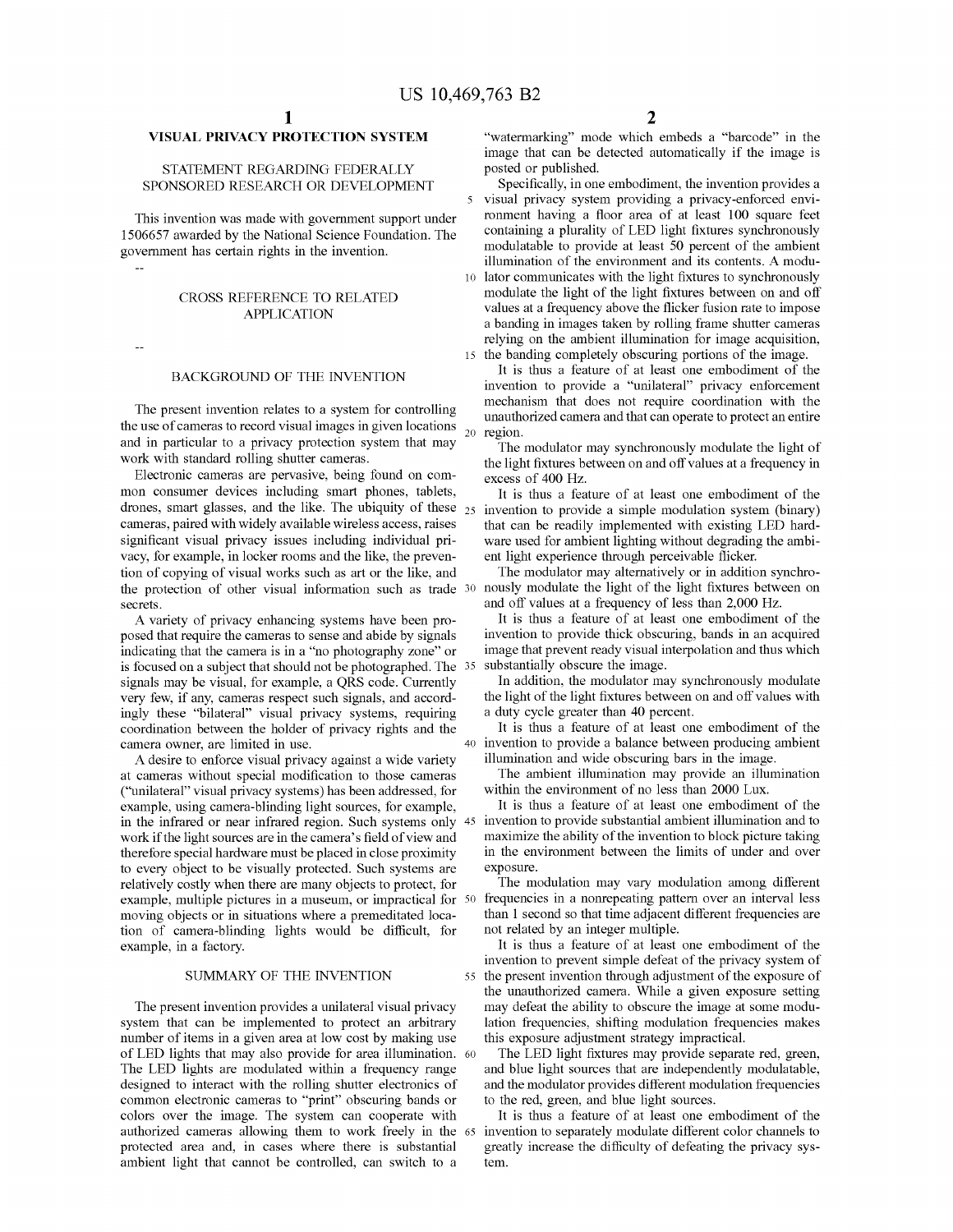The visual privacy system may include at least one authorized camera positioned to view contents of the environment, the authorized camera intercommunicating with the modulator to exchange a timing signal controlling timing of an image acquisition. The timing signal may synchronize 5 the modulation of the light fixtures and the image acquisition by the authorized camera to eliminate banding in images acquired by the authorized camera. For example, when the authorized camera provides a rolling shutter in which rows of an image are sequentially exposed, the timing signal may allow the authorized camera to coordinate an exposure of each row with a time period to produce an exposure spanning a constant cumulative on-time of the plurality of light

fixtures.<br>It is thus a feature of at least one embodiment of the <sup>15</sup> invention to prevent interference with authorized cameras, for example, security cameras in the environment.

The timing signal may indicate at least one of a frequency and a period of repetition of a modulation pattern or at least 20 one of a beginning of a period of repetition and a phase of a modulation pattern.

It is thus a feature of at least one embodiment of the invention to provide a relatively simple communication between the modulator and the authorized camera (e.g.,  $25$ frequency) requiring only low bandwidth or to permit phase locking of the modulator and authorized camera, for example, when transmitting obscuring data during the interframe blanking period of the camera.

The modulator may further provide a barcoding modulation pattern when an illumination in the environment is below a predetermined percentage, the barcoding modulation pattern imposing a non-obscuring banding in images taken by rolling frame shutter cameras relying on the  $35$ ambient illumination for image acquisition and encoding a predetermined data pattern.

It is thus a feature of at least one embodiment of the to provide the invention with greater efficacy. invention to provide "bilateral" type privacy protection when "unilateral" type protection is not available because of 40 objects or people for which visual privacy is desired, for adverse environmental conditions.

The predetermined data pattern may be a ratio between a first and second frequency of the barcoding modulation pattern.

invention to provide an encoding in an image taken by an unauthorized camera that does not require synchronization with that camera.

These particular objects and advantages may apply to only some embodiments falling within the claims and thus <sup>50</sup> do not define the scope of the invention.

### BRIEF DESCRIPTION OF THE DRAWINGS

FIG. **1** is a simplified perspective view of a room holding an object for which visual privacy is desired and holding an authorized and unauthorized camera, the room having LED lights communicating with a modulation system to block the use of an unauthorized camera but allowing an authorized camera to provide imaging;

FIG. **2** is a timing diagram showing a modulation of the lighting system of FIG. **1** with respect to exposure periods for a rolling shutter of the unauthorized camera of FIG. **1**  such as provides a banding in the acquired image;

FIG. **3** is a simplified representation of an image obtained from the camera of FIG. **1** as blocked by the lighting system;

FIG. 4 is a timing diagram similar to that of FIG. 2 showing a multifrequency modulation pattern together with a coordination of image acquisition by an authorized camera to allow standard imaging;

FIG. **5** is a timing diagram similar to that of FIG. **4**  showing use of a frame separator time for additional obscuring techniques;

FIG. **6** is a flowchart of the modulation system of FIG. **1**  such as may respond to external ambient light sources to convert from an obscuring mode to a barcode mode;

FIG. **7** is a program executed by the authorized camera for providing unobscured images; and

FIG. 8 is a representation of an imprinting of barcodes on unauthorized images for later identification.

### DETAILED DESCRIPTION OF THE PREFERRED EMBODIMENT

Referring now to FIG. **1,** a privacy system **10** of the present invention may establish visual privacy in a room **12**  or other illuminated area where individuals **14** carrying unauthorized cameras **16** may be present. The unauthorized camera **16** may be a rolling shutter camera employing a CMOS detection element, for example, having a shutter speed of  $\frac{1}{24}$  of a second or faster and typically on the order of 1/20 of the second. Such an unauthorized camera **16** may be found, for example, in a standard cellular phone or tablet, and may be expected to be provided in other wearable or easily carried camera systems.

Typically, the room will have an area of greater than 100 square feet and ceiling heights ranging from 8 to 20 feet although no size limitation is contemplated by the present invention so long as an adequate ambient illumination level may be obtained. In this regard, the room will generally be 35 illuminated by a set of light fixtures **18** to provide a lighting level equal to or greater than that of a standard office (700 Lux) and preferably at a higher level in excess of 2000 Lux

The room **12** may contain contents **20** including both example, a painting in a museum where no photograph should be taken, although it is contemplated that the invention may be used in any environment where ambient lighting may be controlled.

It is thus a feature of at least one embodiment of the 45 Each of the light fixtures **18** may provide a monochrome (white) LED array or preferably a three-color LED array **22**  providing red, green, and blue LEDs that may be independently modulated by a control circuit **24** according to a received signal-over-signal channel **26** as will be discussed 50 below. The control circuit **24** may provide for controlled current to the LEDs according to techniques well known in the art, for example, for color balancing, as well as to allow the LEDs to be turned to either an on or off state according to the signal charmel **26.** In this regard, the control circuit **24**  may make use of standard commercial technology providing LED control coupled with circuitry for receiving modulation patterns over signal channel **26.** The invention also contemplates operation in a monochrome mode using LEDs producing white light, for example, with a phosphor and ultraviolet source, as mentioned above.

A synchronizing modulator **30** may provide a modulation signal over signal channel **26** to each of the light fixtures **18,**  for example, through a daisy-chained conductor system, carrier current communicating over the light fixture power supply lines, wireless signaling (including radiofrequency and light frequency communication), or the like. The signalover-signal channel **26** may simply provide on and off state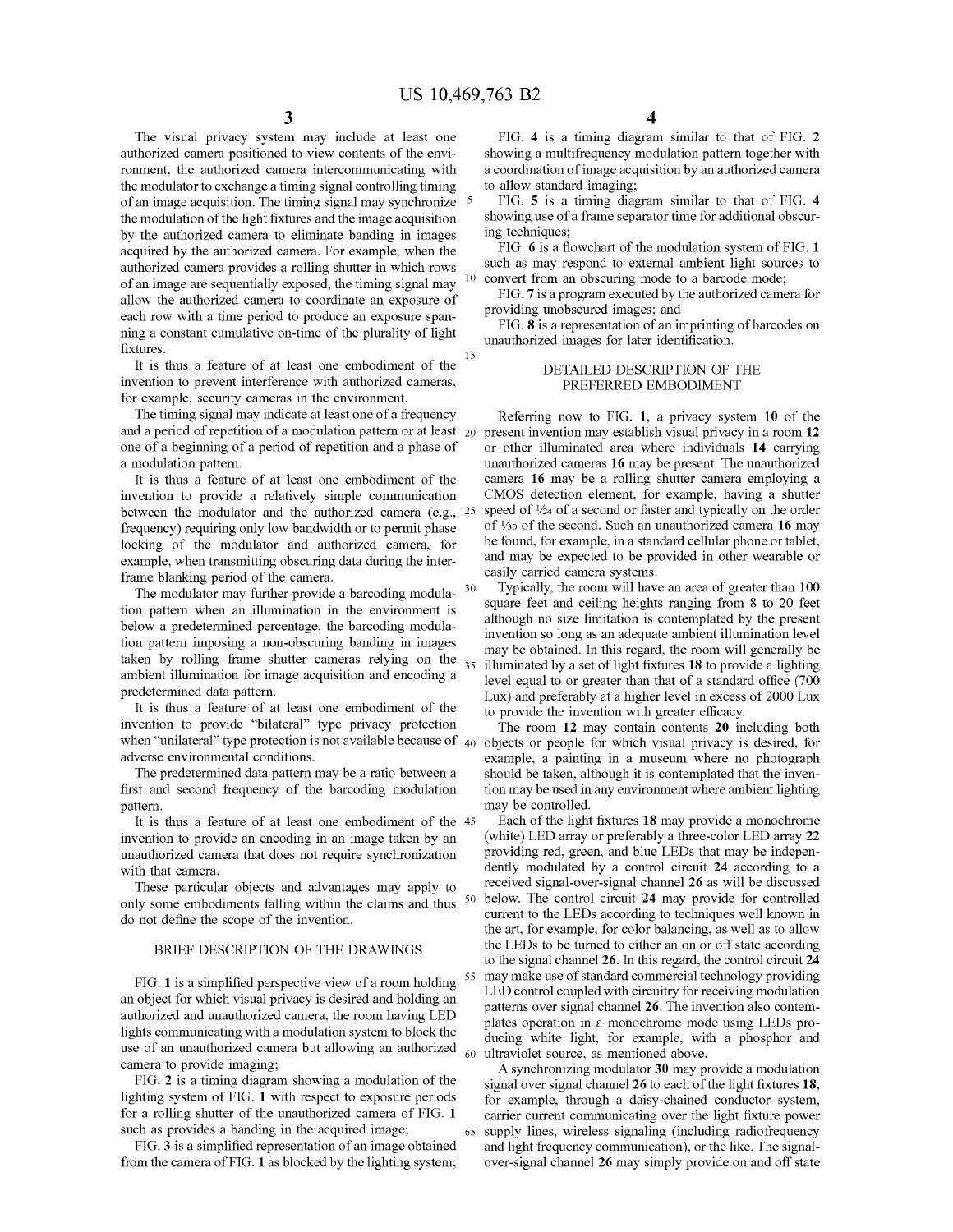which the light fixtures **18** follow or may indicate at a higher level a timing and pattern providing instructions allowing the modulation patterns to be developed in a distributed fashion among each of the light fixtures **18.** Generally, each of the light fixtures **18** will be synchronized to provide their 5 respective on and off states at the same time.

The synchronizing modulator **30** may also communicate with one or more authorized cameras **32** positioned in the room **12** and intended to provide for imaging of objects including contents **20** in the room **12** without interference. 10 Such authorized cameras **32,** for example, may be security cameras where unobscured imaging is essential. In this regard, the modulator **30** may provide a signal-over-signal channel **26** coordinating acquisition by the authorized camera **3 2** and providing either the on and off pattern directly or 15 frequency and phase information necessary for the authorized camera **32** to coordinate acquisition of visual information without interference. In some embodiments, the signal-over-signal channel **26** may be identical to that provided over channel **26** to the light fixtures **18.** This signal on 20 channel **26** may be encrypted or otherwise protected against unauthorized interception.

The central modulator **30** may, for example, provide for a processor **36** executing a stored program **38** as will be discussed below. Each of the unauthorized camera **16** and 25 authorized camera **32** may provide for a similar computer processing system.

Referring still to FIG. **1,** generally an unauthorized camera **16** held by an individual **14** will provide for a CMOS array **40** having light sensors each sensing one pixel of an image. These light sensors will be arranged in rows **42** and rectilinear columns **44** and are usually scanned in a row by row basis (termed a rolling shutter) shown by dotted line **39**  associated camera processor **48,** followed by exposure and read out of the next row and so on. Sequential rows may have periods of overlapping exposure but generally the exposure times of successive rows are increasingly delayed.

The camera processor **48** will include a memory **49**  holding image files **51** collected from the CMOS array **40**  and may communicate with the display and user controls or the like (not shown) depending on the camera application.

Referring now to FIGS. **1** and **2,** in a simple example, each of the light fixtures **18** will be illuminated periodically as indicated by the waveform **50** at a periodicity **62** during 45 illumination periods **52** of duration **63.** These durations **63** of illumination periods **52** are adjusted so that the illumination periods **52** will fall into the exposure windows **54** of some CMOS rows **42** and not others. Thus, for example, an exposure window **54** of a first row **42a** may occur before an 50 illumination period **52a** thus providing for a low exposure for the light sensors of that row **42** and a corresponding dark row **58a** in the resulting image **60.** 

In contrast, a next row **42b** may have an exposure window **54** fully aligned with the illumination period **52a** producing 55 a bright row **58b** in the resulting image **60** caused by a full exposure of the light sensors of that row **42b.** A next row **42c**  may provide an exposure window **54** partially aligned with illumination period **52a** thereby providing a somewhat darker row **58c.** 60 reduce the ability of the system to provide for overexposure

Generally, each of the exposure windows **54** of succeeding rows **42** will be staggered in time ( either at disjoint times or overlapping times) so as to continue in this pattern to produce a set of dark and light rows **58** in the image **60.** The speed of the scanning through the rows **42** will be such that the exposure of the camera will be essentially constant in this time meaning that the rows **58** will include over and

**6** 

underexposed regions blocking or significantly reducing information in the image **60.** The exposure separation in the over and underexposed regions, such as controls the obscuring quality of the bands, may be accentuated through the use of high-intensity LEDs in the light fixtures **18.** High-intensity LEDs tend to produce overexposure in rows **42** having alignment of the illumination periods **52** and exposure windows **54** by increasing the average exposure of all rows **42,** and tend to create severe underexposure when the illumination periods **52** are unaligned with a given exposure window **54.** 

Referring, now to FIGS. **2** and **3,** generally when the camera exposure window **54** is equal to or shorter than the dark time between illumination periods **52** (periodicity **62**  minus duration **63)** there will be completely dark bands **55.**  Likewise, depending on the strength of the light during illumination periods **52** (its peak value and the length of illumination periods **52)** and the sensitivity of the unauthorized camera **16,** the space in the image between the dark bands **55** may also be overexposed providing a set of bright bands **57** also obscuring data. The invention contemplates that for a given exposure setting of the unauthorized camera **16,** there will be either completely dark bands **55** with intelligible image showing between the dark bands **55** or completely overexposed bands **57** with the dark bands **55**  revealing some intelligible image, although there can be situations where the image is completely obscured by both bands **55** and **57.** The bands **55** and **57** are shown vertically reflecting the fact that the rows of the CMOS sensor, and hence the scanning direction, can be oriented arbitrarily.

The bands **55** and **57** in the image not only redact image information in the same way that black lines (or erasures) would work in text, but the banding may also upset the camera's autofocus function because of the variations in exposure which upset the focusing algorithm and/or because the sharpness of the bands does not depend on the lens focus (being a time domain phenomenon) suggesting to the autofocus circuit that the camera is in focus even when the image scene is blurred.

In order to maximize the obscuring effect of the dark bands **55** and **57,** the periodicity **62** of the illumination periods **52** should be much shorter than the response time of a camera auto exposure circuit but long enough to provide a limited number of bands **55** or **57** of substantial width within the image **60.** Larger bands **55** and **57** prevent the missing image information from being visually interpolated when some information is visible in the dark bands **55** or light bands **57.** Desirably the modulation frequency of the light fixtures **18** (the inverse of the periodicity **62)** will be low enough to produce a limited number of bands **55** and **57**  within a single scan of the CMOS array **40** but also high enough, to be above the flicker fusion rate typically being at a frequency above 100 Hz. When the duty cycle of the illumination period **52** is approximately 50 percent, three to ten bands may be desired in an image.

Lower duty cycles of the illumination periods **52** ( duration **63** divided by periodicity **62)** provide increased degradation of the image **60** by generating fully black bands but bands **57** during the on time of the illumination periods **52**  which can also obscure the image. In one embodiment, the invention may adopt a relatively modest duty cycle (between 0.4 and 0.6) and high peak intensity of the light during illumination period 52, for example, greater than typical office illumination of 700 Lux and desirably above 2000 Lux.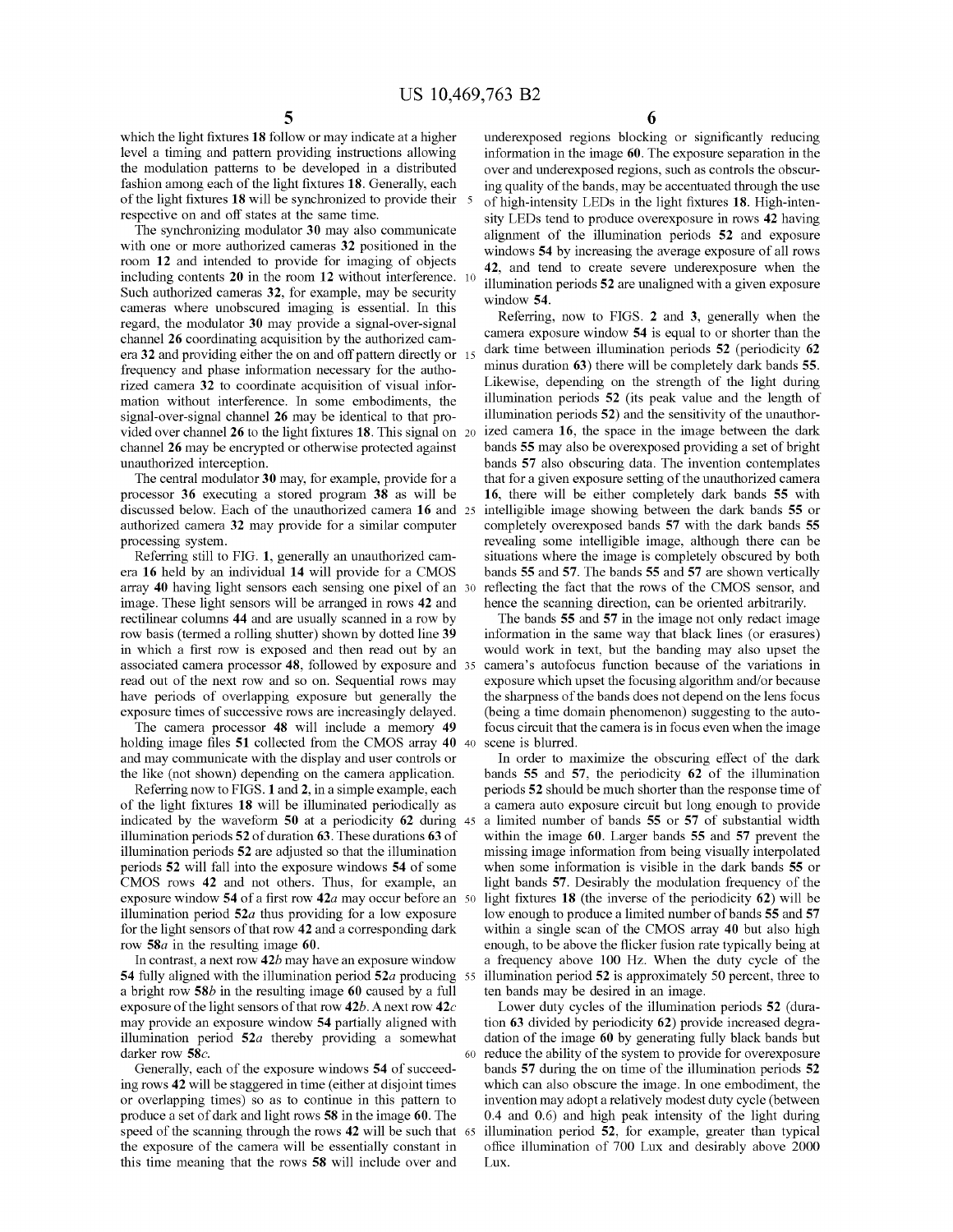Desirably the frequency provided by the modulation of the illumination at periodicity **62** will be such as to produce multiple bands within a single scan of the CMOS array **40**  as well as to be above the flicker fusion rate typically being at a frequency above 100 Hz. This lower frequency bound 5 prevents modulation of the light fixtures **18** (which also provide ambient illumination) from being visible or distracting to a human observer. The flicker fusion rate is a rate of flicker for a given brightness above which a human observer no longer perceives a flashing. For most people, frequencies 10 above 400 Hz are free from flicker and thus are above the flicker fusion rate. Lower frequencies may be accommodated under particular illumination conditions that may be empirically determined.

Referring again to FIG. **2,** it will be appreciated that when exposure window **54** is long enough to equal an integer multiple of the periodicity **62** of the illumination periods **52,**  the camera will effectively integrate or average the waveform **50** and in this way, eliminate the bands **55** and **57**  preventing the system from obscuring the image **60.** For this 20 reason, it is possible that a user could adjust the unauthorized camera **16** to eliminate banding problem, for example, by adjusting the exposure time of that unauthorized camera **16** to match an integer multiple of the periodicity **62,** for example, by observing banding in the image and adjusting 25 the exposure setting accordingly.

Referring now to FIG. **4,** in order to prevent this circumvention of the present privacy system through simple exposure rate control in the unauthorized camera **16,** the invention contemplates varying the time periodicity **62** between 30 illumination periods **52** to increase the difficulty to the user of an unauthorized camera **16** in selecting a static exposure rate that will defeat the present invention. In this regard, the modulator **30** may switch between two (or more) different periods, for example, periodicity **62** and longer periodicity 35 **62',** essentially changing the frequency at which the LEDs of the light fixtures **18** are illuminated. Ideally these different frequencies are not integer multiples of each other, avoiding the possibility that an exposure time adjusted to be equal to one time periodicity **62** would likewise defeat the second 40 frequency, the authorized camera **32** may receive a set of time periodicity **62'.** 

Preferably, switching between the different periodicities **62** and **62'** occurs at a rate selected to prevent the formation of strong low-frequency side bands that might be below the flicker fusion rate mentioned above. In one embodiment, for 45 example, the modulation rate may be approximately 200 Hz meaning that a new periodicity **62** is selected every 0.005 seconds. The central modulator **30** may communicate the new frequencies to each of the light fixtures **18** or may communicate a schedule to the individual light fixtures **18** 50 that may then be used to generate the frequency pattern on a distributed basis.

Referring still to FIG. **4,** the operation of this frequency switching can be understood by considering, for example, an unauthorized camera **16** having an exposure window **54a** at 55 a first time during modulation periodicities *62a* where the exposure window **54a** coincidentally equals an integer multiple of the modulation periodicity *62a.* In a first time interval (I) during exposure window **54a,** the unauthorized camera **16** may receive and integrate light from two illumi- 60 nation periods **52** indicated by cumulative exposure **59**  which climbs a fixed amount for each illumination period **52**  for each imaging row **42,** ultimately providing, in this example, an exposure that is neither underexposed (as indicated by level **70a)** or over exposed (as indicated by 65 level **70b)** during scanning of a single row **42** in the image (shown in FIG. **1).** By coincidence, this could be an accept-

able exposure level on the unauthorized camera **16** to effectively decode the obscured image. This small exposure window **54a,** however, when applied to a later modulation periodicity *62b* at time interval (II) may receive light from no illumination periods **5** for rows **42'** providing no exposure of the resulting image row **42'** ( at level **70a)** or underexposure at intervening rows **42".** The result is the banding described with respect to FIG. **3** with black bands **55** and a general underexposure of the image **60.** 

Referring still to FIG. **4,** conversely, it will be understood that if the unauthorized camera **16** coincidentally selects an exposure window **54c** equal to the latter modulation periodicity *62b,* then during time interval (I) the exposure window **54c** will capture so many illumination periods **52** so 15 as to drive the cumulative exposure **59** into overexposure level *70b* as it integrates an additional illumination period **52.** 

Additional robustness to the above-described banding system may be obtained by applying different and independent periodicities **62** to each different color channel of red, green, and blue of the image **60.** This approach provides a set of obscuring bands of different colors and may further affect the image by interfering with the color balance system of the unauthorized camera **16.** 

Referring now to FIGS. **1** and **4,** the present invention permits an authorized camera **32,** for example, shown mounted in the room **12** but conceivably held by another individual, to take images without interference by the system **10** of the present invention. This may be done most simply when there is a constant periodicity **62** (in the case of FIG. **2)** by ensuring that the exposure window **54** of the authorized camera **32** exactly equals an integer multiple of the periodicity **62.** This information may be communicated from the modulator **30** to the authorized camera **32** either in the form of exposure time value, or start and stop signals having a separation of that time. It will be appreciated that the authorized camera **32** may conversely control the modulator **30** to similar effect.

Referring to FIG. **4,** in the case of a varying modulation different values for periodicity *62a* and periodicity *62b* as those periodicities change under control of the modulator **30.** That is, the authorized camera **32** may receive periodicity period *62a* during time period (I) and set its exposure window **54b** to equal in length to a predetermined integer multiple of this periodicity *62a* and may receive periodicity period *62b* during time period (II) setting its exposure window **54'b** equal to the same integer multiple of this periodicity period *62b.* In both time intervals (I) and (II), the cumulative exposures **59'** will be identical. Note that the authorized camera **32** need not align its exposure window **54b** with the periodicity *62a* and *62b* (that is, phase alignment is not required) but rather only frequency matching is necessary.

In this way, the authorized camera **32** may provide for consistently exposed CMOS rows **42** despite the widely varying illumination frequencies. Again, it will be appreciated that this information can be communicated to the authorized camera **32** by a variety of means including a wire or wireless, signal from the modulator **30** or maybe derived by observing the light fixtures **18,** for example, to count illumination periods **52** to provide consistent exposure for each CMOS row **42.** 

Referring now to FIG. **5,** after the exposure windows **54**  have been completed for each row of the image **60** there may be a blanking interval **76** separating a second scan of each of the rows of the image **60.** This blanking interval **76** is a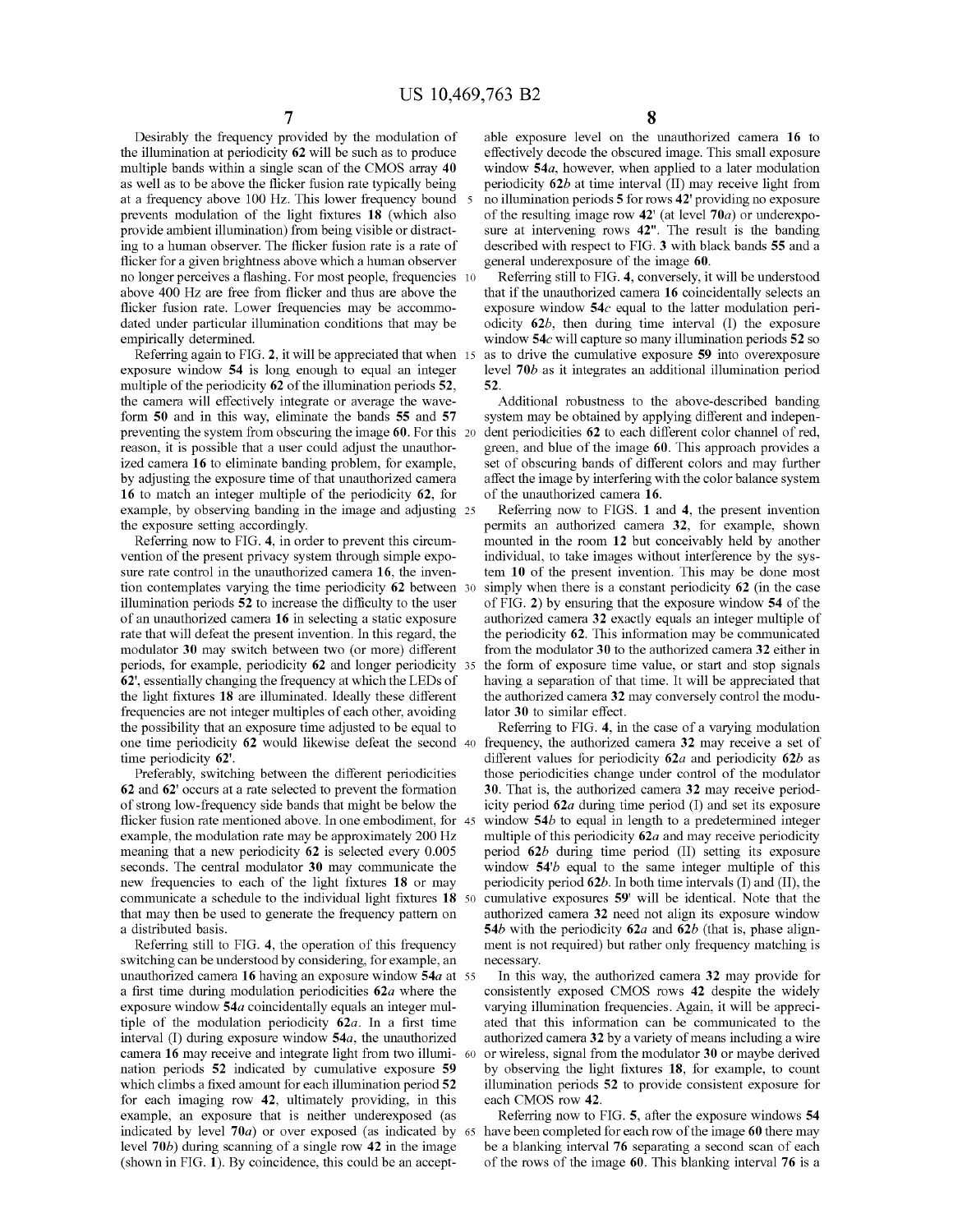normal part of camera operation and is a time during which there are no exposures of any of the rows **42** and may be used by the camera for processing or data transfer. In one embodiment, the present invention contemplates that during this blanking interval **76,** the light fixtures **18** may be activated to provide a random or pseudorandom pulse sequence **78** (or any arbitrary pulse sequence) matching the duty cycle occurring during regular exposure of the sensor. The cumulative exposure **59'** of the authorized camera **32**  will not be affected by this pulse sequence which occurs during its blanking interval **76,** but an unauthorized camera **16** out of phase with the authorized camera **32** will capture these pulses **78** driving its cumulative exposure **59"** into overexposure indicated by the crosshatched portion of the graph of cumulative exposure **59".** Coordination of the 15 blanking interval **76** with the operation of the light fixtures **18** may be done by communication from the authorized camera **32** to the central modulator **30** or vice versa with either device acting as a master.

The invention is ideally suited for a closed environment 20 where 40 percent or more and typically 50 percent or more, or desirably 80 percent or more, of the light in the room **12**  is provided by the light fixtures **18.** In this way, high contrast between the on and off times of the light fixtures **18** is ensured. Nevertheless, the invention also contemplates use 25 in environments that may not consistently provide this level of illumination control, for example, because of sunlight coming through windows or auxiliary light sources or the like. In such cases, the modulator **30** may move from an image blocking mode, in which the images acquired by the 30 unauthorized camera **16** are blocked through dark or overexposed bands **55** and **57** as described above, to a barcode mode where the mechanism of producing the dark and overexposed bands **55** and **57** is used to produce low contrast and possibly non-obscuring bands in the image collected by 35 the unauthorized camera **16,** in this latter mode, the bands **55**  and **57** form a "barcode" that can be used later, after the images are displayed, to identify pictures taken in restricted areas either for policing or through automatic systems that refuse to display or transmit such pictures.

in one embodiment through a set of relatively low contrast bars **79** providing two regions *80a* and *80b* distributed across the image **60** and corresponding to different times during the acquisition of that image **60.** The bars **79** in the 45 region *80a* may have a first frequency that is in a first fixed frequency ratio to the frequency of the bars in region *80b.*  This first fixed frequency ratio R may uniquely encode the fact that indicates that the image **60** was taken in a restricted

The bars **79** may be either slightly overexposed or under exposed and may be sensitively recovered from any image **60,** even in low contrast, through the use of a Fourier transform that averages all colunms of data (rows in the depicted image of FIG. **8)** and analyzes frequency content to isolate particular frequencies. In this regard, the bars **79** may be created through extremely short duty cycles of illumination periods **52** of the light fixtures **18** such as enforces a high-frequency content on the image **60** that may exceed the optical bandwidth of the camera thus being readily distin- <sup>60</sup> guishable from the image **60** itself.

It will be appreciated that multiple different frequency pairs may be used for regions *80a* and *80b* encoding the same or a set of frequency ratios  $R_i$ , to provide either greater noise immunity or to encode a series of values, for example, expressing text messages or the like. It will further be understood that the regions *80a* **and** *80b* may be distributed

in any fashion in the image **60** and thus there is no need to coordinate this encoding with the acquisition timing of the unauthorized camera **16.** It will further be appreciated that because a ratio is being considered, this information is not 5 lost when the unauthorized camera **16** employs a range of different exposure times which may affect the physical band size and spacing in the image **60** but not the frequency ratio.

Additional robustness can be obtained by encoding the same or independent frequencies in each of the different 10 color channels of red, green, and blue of the image by separate modulation of the LEDs of the light fixtures **18.**  Each of these different channels may be individually decoded to determine the necessary values of R or multiple values of R.

Using the barcoding system, the present invention may switch from a unilateral to a bilateral mode of operation that works even when the external light source greatly exceeds the power of the light fixtures **18.** Such a system could conceivably be used in daylight with a directed beam of light from a fixture 18 on the object to be barcoded for protective purposes.

Referring now to FIG. **5,** the system **10** of FIG. **1** may operate through a program executed on the modulator **30** to first check the ambient light as indicated by decision block **90.** This check may be done through a separate light detector or may make use of a signal from the authorized camera **32**  to determine whether the ambient light is primarily provided by the fixtures **18** or whether there is additional unmodulated light from an external source that would corrupt the process of providing privacy protection. In this regard, the sensor or authorized camera **32** may measure light in the room at the time the light fixtures **18** are turned off. If there is an interfering light source illuminating the room beyond a predetermined value, the latter of which may be determined for each environment, such as would prevent obscuring of images taken by unauthorized camera **16** in the room **12,** the system **10** may move to a barcoding mode.

In the barcoding mode and at process block **92,** the barcoding frequencies and phase or the like may be provided 40 to the authorized camera **32** so that the authorized camera **32**  Referring to FIG. **8,** this barcoding may be accomplished may coordinate acquisitions to eliminate any obscuring barcode in the images acquired. This coordination adjusts the exposure window **54** of the authorized camera **32** in a manner described above with respect to obscuring bands **55**  and **57.** In some embodiments, the barcoding may be faint enough so that this step need not be performed.

After any updating of the authorized camera **32,** the central modulator **30** may modulate the light of the fixtures **18** to multiple frequencies as indicated by process block **94**  area. 50 and **96** producing the barcoding bands of regions *80a* and *80b* shown in FIG. **8** and described above. These frequency pairs may then be cycled with new frequency pairs having the same or different ratios as indicated by process block **98**  and this process repeated indefinitely (so long as the inter-55 fering external light signal detected at decision block **90** is present) to provide for continuous barcoding. The resulting low contrast bars **79** in the barcoding mode may allow greater than four bits of image information to be communicated through the bar **79.** 

> If at decision block **90,** the ambient light is primarily provided by the fixtures **18** (for example, in excess of 50 percent) then, again, authorized camera **32** may be updated with modulation information that will be used for blocking normal photography, as indicated by process block **100,** so that the authorized camera 32 can avoid having obscuring bands **55 and 57** in its image. Next, the modulation pattern may be imposed on the light fixtures **18** indicated by process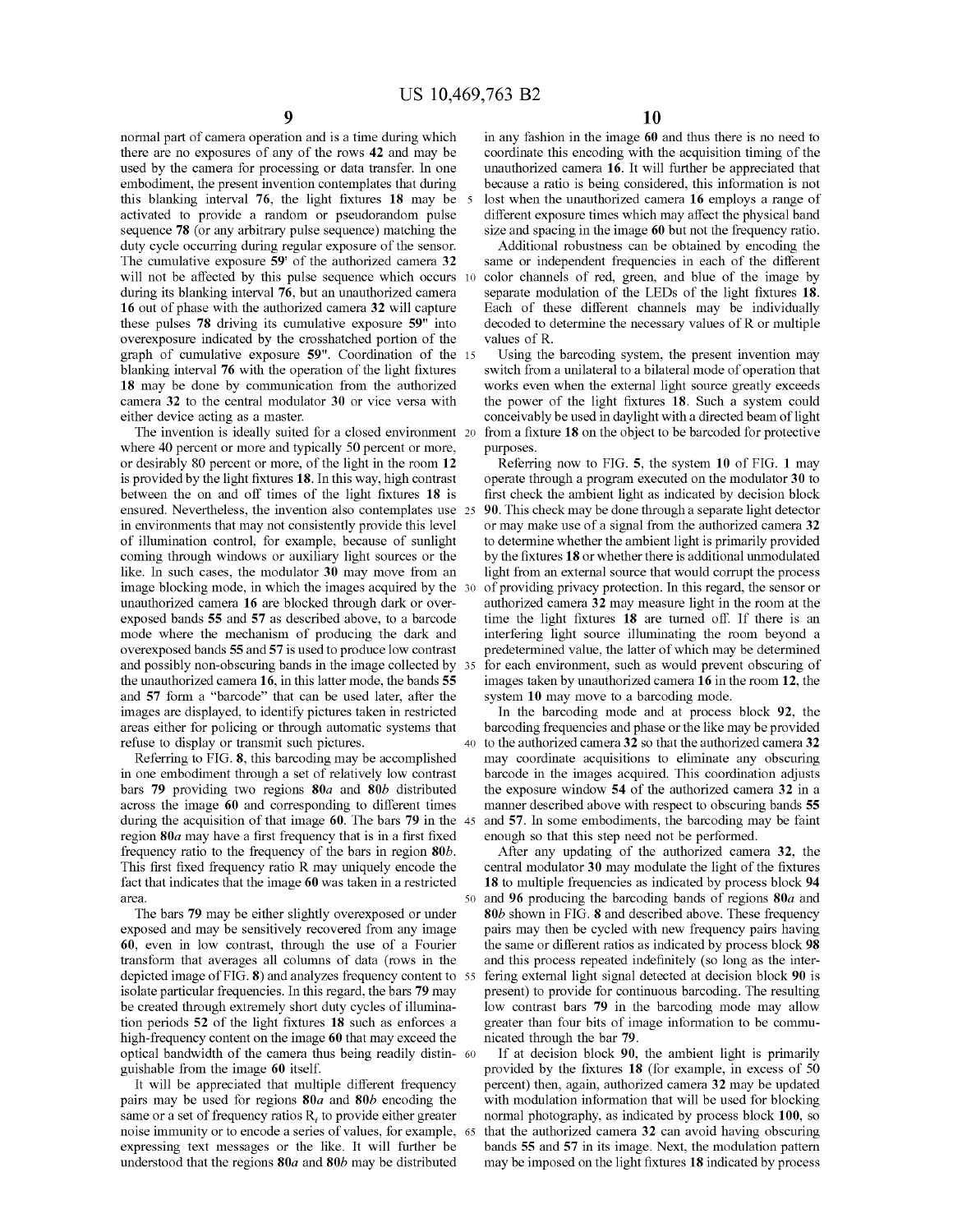block **102** as discussed above with respect to FIGS. **2** and **4.**  At least one of the obscuring bands **55** and **57** may prevent more than four bits of image information from being viewed through the bar over an area of at least 20 percent of the image **60.** 

Referring to FIG. **6,** the authorized camera **32** receiving the update information at either process block **92 or 100,** as indicated by process block **104,** may then synchronize its acquisition of image data as discussed with respect to FIG. 10 **4** as indicated by process block **106.** 

Certain terminology is used herein for purposes of reference only, and thus is not intended to be limiting. For example, terms such as "upper", "lower", "above", and "below" refer to directions in the drawings to which refer-  $_{15}$ ence is made. Terms such as "front", "back", "rear", "bottom" and "side", describe the orientation of portions of the component within a consistent but arbitrary frame of reference which is made clear by reference to the text and the associated drawings describing the component under dis- <sup>20</sup> cussion. Such terminology may include the words specifically mentioned above, derivatives thereof, and words of similar import. Similarly, the terms "first", "second" and other such numerical terms referring to structures do not imply a sequence or order unless clearly indicated by the  $_{25}$  modulator synchronously modulates the light of the light context.

When introducing elements or features of the present disclosure and the exemplary embodiments, the articles "a", "an", "the" and "said" are intended to mean that there are one or more of such elements or features. The terms "comprising" "including" and "having" are intended to be inclusive and mean that there may be additional elements or features other than those specifically noted. It is further to be understood that the method steps, processes, and operations described herein are not to be construed as necessarily 35 requiring their performance in the particular order discussed or illustrated, unless specifically identified as an order of performance. It is also to be understood that additional or alternative steps may be employed.

References to "a microprocessor" and "a processor" or  $_{40}$ "the microprocessor" and "the processor," can be understood to include one or more microprocessors that can communicate in a stand-alone and/or a distributed environ $ment(s)$ , and can thus be configured to communicate via wired or wireless communications with other processors, 45 where such one or more processor can be configured to operate on one or more processor-controlled devices that can be similar or different devices. Furthermore, references to memory, unless otherwise specified, can include one or more processor-readable and accessible memory elements and/or  $_{50}$ components that can be internal to the processor-controlled device, external to the processor-controlled device, and can be accessed via a wired or wireless network.

It is specifically intended that the present invention not be limited to the embodiments and illustrations contained 55 herein and the claims should be understood to include modified forms of those embodiments including portions of the embodiments and combinations of elements of different embodiments as come within the scope of the following claims. All of the publications described herein, including  $60$ patents and non-patent publications, are hereby incorporated herein by reference in their entireties.

What we claim is:

- **1.** A visual privacy system comprising:
- a privacy-enforced environment having a floor area of at least 100 square feet;
- a plurality of LED light fixtures synchronously modulatable to provide at least 50 percent of an ambient illumination of the environment and its contents;
- a modulator communicating with the light fixtures to synchronously modulate the light of the light fixtures between on and off values at a frequency above the flicker fusion rate to impose a banding in images taken by rolling frame shutter cameras relying on the ambient illumination for image acquisition, the banding completely obscuring portions of the image; and
- wherein the modulator further provides a barcoding modulation pattern when an illumination in the environment by the LED light fixtures is below a predetermined percentage of the illumination in the environment, the barcoding modulation pattern imposing a non-obscuring banding in images taken by rolling frame shutter cameras relying on the ambient illumination for image acquisition and encoding a predetermined data pattern.

**2.** The visual privacy system of claim **1** wherein the modulator synchronously modulates the light of the light fixtures between on and off values at a frequency in excess of 400 Hz.

**3.** The visual privacy system of claim **2** wherein the fixtures between on and off values at a frequency less than 2,000 Hz.

**4.** The visual privacy system of claim **3** wherein the modulator synchronously modulates the light of the light fixtures between on and off values with a duty cycle greater than 40 percent.

**5.** The visual privacy system of claim **1** wherein the ambient illumination provides an illumination within the environment of no less than 2000 Lux.

**6.** The visual privacy system of claim **1,** wherein the LED light fixtures provide separate red, green, and blue light sources that are independently modulatable and wherein the modulator provides different modulation frequencies to the red, green, and blue light sources.

- **7.** A visual privacy system comprising:
- a privacy-enforced environment having a floor area of at least 100 square feet;
- a plurality of LED light fixtures synchronously modulatable to provide at least 50 percent of an ambient illumination of the environment and its contents;
- a modulator communicating with the light fixtures to synchronously modulate the light of the light fixtures between on and off values at a frequency above the flicker fusion rate to impose a banding in images taken by rolling frame shutter cameras relying on the ambient illumination for image acquisition, the banding completely obscuring portions of the image; and
- wherein the modulation varies among different frequencies in a nonrepeating pattern over an interval less than 1 second and such that time-adjacent different frequencies are not related by an integer multiple.
- **8.** A visual privacy system comprising:

65

- a privacy-enforced environment having a floor area of at least 100 square feet;
- a plurality of LED light fixtures synchronously modulatable to provide at least 50 percent of an ambient illumination of the environment and its contents;
- a modulator communicating with the light fixtures to synchronously modulate the light of the light fixtures between on and off values at a frequency above the flicker fusion rate to impose a banding in images taken by rolling frame shutter cameras relying on the ambient